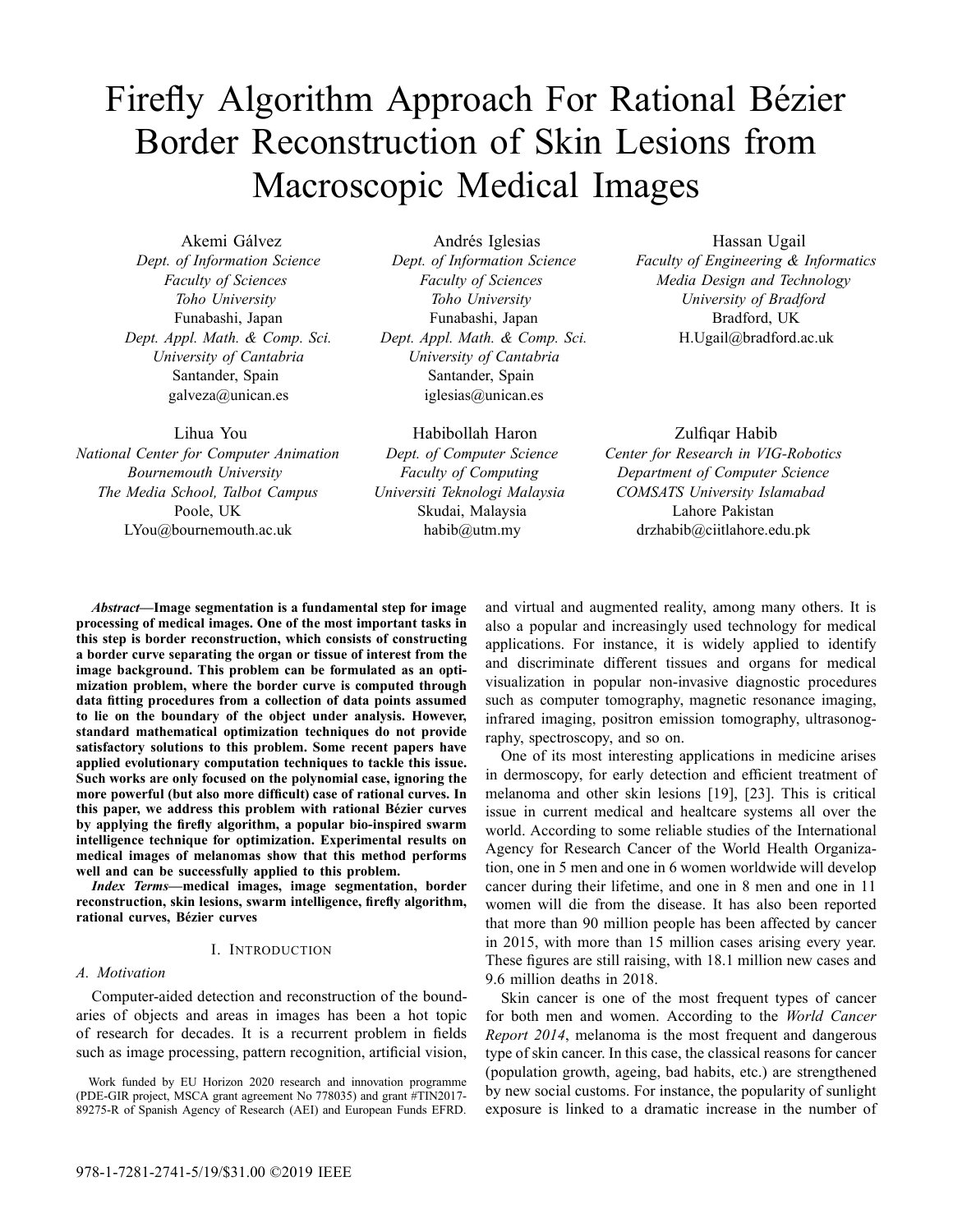cases of skin cancer and other skin diseases. According to a report from the Australian Cancer Council: *"Almost all skin cancers (approximately 99% of non-melanoma skin cancers and 95% of melanoma) are caused by too much UV radiation from the sun or other sources such as solaria (solariums, sunbeds, and sun lamps)."*

As a result, healthcare systems are stringently asked for diligent and accurate diagnosis and treatment of skin lesions. Time is a key factor in this process, as early detection is critical for an efficient treatment of melanoma and other malignant skin lesions. It has been widely reported that the five-year survival rate is about 99% for stage 0 melanoma (in situ), when the tumor is confined to the epidermis, while it is only  $7\% \sim 20\%$  for stage 4 melanoma, when the cancer has spread to other parts of the body.

Visual inspection by a specialist is the most common diagnostic procedure. However, it is difficult to distinguish the melanoma from other skin lesions. Other diagnosis procedures include the ABCDE method, the Menzies scale, the 7-point checklist, and different types of biopsy [8], [22]. These procedures rely heavily on human intervention, leading to diagnostic results that can vary significantly even among very experienced dermatologists. Image-based methods are gaining popularity in the field in recent years. The most classical one is dermoscopy. where images are digitally captured in an process called digital epiluminescence dermoscopy. Dermoscopy is more precise than naked eye examination in about 20% for detection of melanomas and about 10% for percentage of non-melanomas correctly diagnosed as benign [3]. Unfortunately, it is also prone to errors due to the difficulty and subjectivity of visual interpretation of images.

The standard approach in automatic medical image processing of skin lesions consists of three stages: 1) image segmentation; 2) feature extraction and feature selection; and 3) lesion classification. Image segmentation aims to identify the area of the skin lesion and separate it from the background. This stage is very important, as it represents the starting point for the whole pipeline and it affects the accuracy of the next stages. Popular segmentation approaches include thresholding methods [4], [16], edge-based methods [2], clustering methods [25], [29], level set methods [21] and active contours [20], among others.

An important task in segmentation is the border detection of the skin lesion from the image. This is a valuable source of information for accurate diagnosis, as several clinical features can be computed directly from the detected border (for instance, irregular borders are a good indicator of possible malignant tumors). Until recently, the border detection was handled manually by dermatologists by clicking with the mouse on different parts of the image on a computer screen to obtain an initial collection of feature points joined with linear segments. However, the resulting polyline is not well suited for this process, as the border of skin lesions rarely happens to be piecewise linear, but smooth. Given the input data, parametric approximation schemes are clearly better suited for this task. This is the main motivation of the present work.

A previous paper by some of the authors presented a swarm intelligence approach for dealing with this problem using Bézier curves [15]. The method works well and provides satisfactory results in many cases. However, it was pointed out that the accuracy and applicability of the process can be improved by using more powerful and sophisticated basis functions. In this work, we follow this approach by replacing the polynomial basis functions by rational ones. In this case, we have extra parameters called weights, which allows the user to modify the shape of the curve locally by simply changing the weight of one or several poles of the curve without moving the location of the poles at all. This is an interesting and valuable feature, as it makes it possible to reduce the degree of the curve significantly without penalizing the approximation accuracy. The resulting parametric curve is no longer a polynomial but a rational function.

Unfortunately, using rational curves is by far much more difficult than the polynomial case, because some extra variables (the weights) have also to be computed. In addition, the different variables (data parameters, poles, and weights) are strongly related to each other in a highly nonlinear way [5]. As a result, we have to solve a difficult continuous multivariate nonlinear optimization problem that cannot be properly solved in the general case through traditional mathematical optimization techniques. Our method to solve this problem is based on a nature-inspired metaheuristics called firefly algorithm, introduced by Prof. X.S. Yang to solve difficult optimization problems [26]. To the best of our knowledge, this method has never been used so far for border reconstruction of medical images with rational curves.

The structure of this paper is as follows: the problem to be solved is discussed in detail in Section III. The fundamentals and main features of the firefly algorithm are discussed in Section III. The proposed method to solve the border reconstruction problem is presented in Section IV. To illustrate the performance of our method, it is applied in Section V to perform border reconstruction of two medical images. The paper closes in Section VI with the main conclusions of this contribution and our plans for future work in the field.

#### II. THE PROBLEM

The problem to be solved in this paper can be formulated as follows: suppose that we are provided with a sorted collection of feature points  $\{\Delta_i\}_{i=1,\dots,\kappa}$  in  $\mathbb{R}^2$  obtained from medical images by a trained dermatologist. Such feature points correspond to the boundary curve between a skin lesion or tumor and the skin background. Note that in this paper vectors are denoted in bold. Since the feature points are collected in a manual way, they are subjected to measurement noise, irregular sampling, and other artifacts. Therefore, an approximation scheme based on a smooth mathematical curve is generally more suitable for border detection than the linear interpolation given by a polyline connecting the feature points through simple straight lines. Consequently, our goal is to compute a parametric curve  $\Phi(\tau)$  performing discrete approximation of the feature points  $\{\Delta_i\}_i$  in the least-squares sense.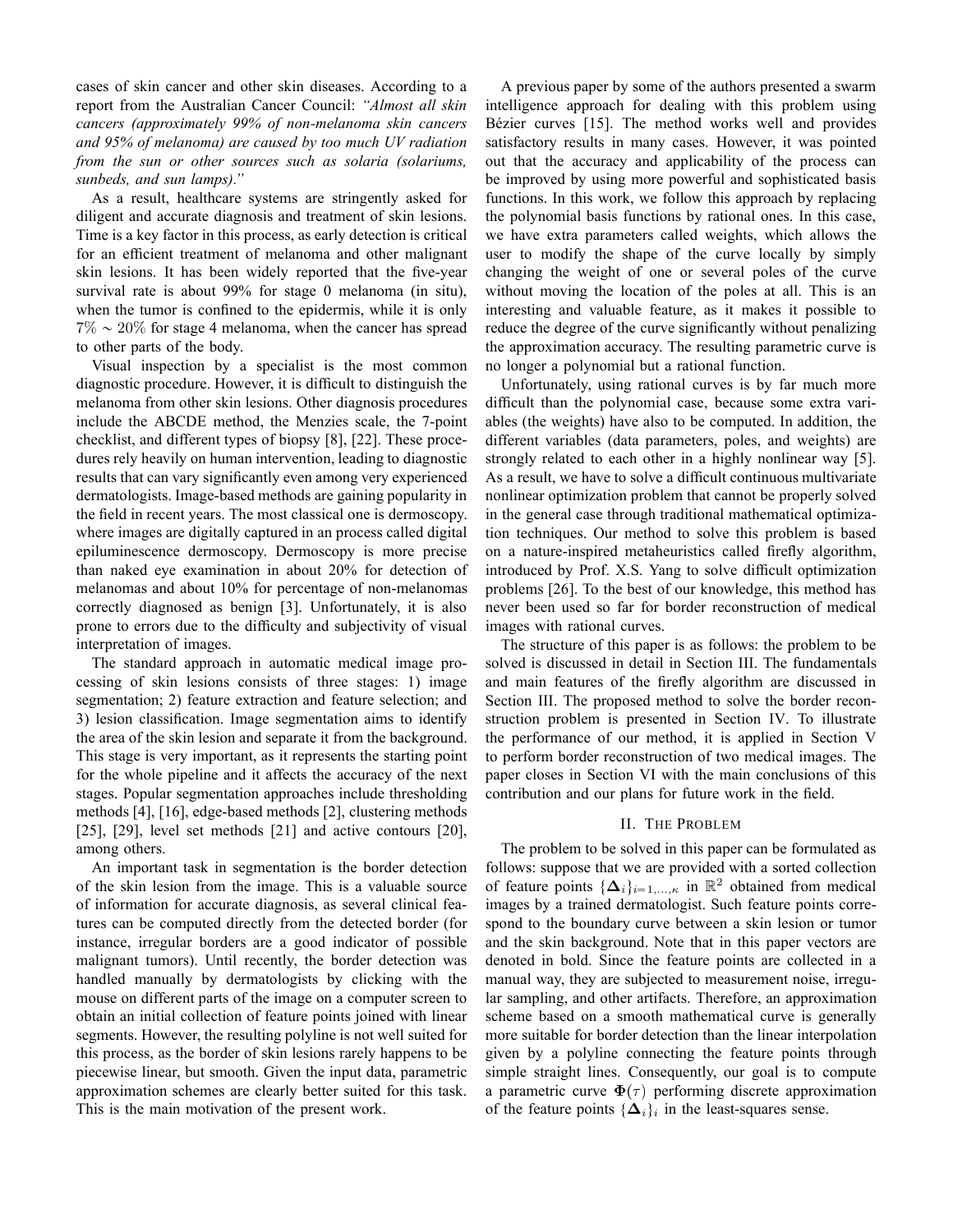Several families of approximation functions can be used for this task. Among them, the free-form parametric curves (such as Bézier and B-spline curves) are popular choices, because of their flexibility and wide applicability in academia and industrial settings [5], [24]. Some previous papers have addressed the case of Bézier curves using different swarm intelligence methods, such as the bat algorithm [14] and the cuckoo search algorithm [15]. However, in all these cases, only the polynomial case has been considered, while surprisingly the (more powerful) rational case has been ignored so far. This paper aims at filling this gap. In particular, in this work we focus on the case of rational Bézier curves [7], [24].

Mathematically, a *free-form rational Bézier curve*  $\Phi(\tau)$  *of degree* η is defined as:

$$
\Phi(\tau) = \frac{\sum_{j=0}^{\eta} \omega_j \Lambda_j \phi_j^{\eta}(\tau)}{\sum_{j=0}^{\eta} \omega_j \phi_j^{\eta}(\tau)}
$$
(1)

where  $\Lambda_j$  are vector coefficients called the *poles*,  $\omega_j$  are their scalar weights,  $\phi_j^{\eta}(\tau)$  are the *Bernstein polynomials of index* j *and degree* η, given by:

$$
\phi_j^{\eta}(\tau) = \binom{\eta}{j} \tau^j (1 - \tau)^{\eta - j}
$$

with  $\int_{0}^{\eta}$ j  $=\frac{\eta!}{\cdot\cdot\cdot\cdot}$  $\frac{\partial}{\partial j!(\eta-j)!}$ , and  $\tau$  is the *curve parameter*, defined on the finite interval [0, 1]. By convention,  $0! = 1$ .

Now, our optimization problem consists of computing all parameters (i.e. poles  $\Lambda_j$ , weights  $\omega_j$ , and parameters  $\tau_i$ associated with the  $\Delta_i$ , for  $i = 1, ..., \kappa, j = 0, ..., \eta$ ) of the rational Bézier curve  $\Phi(\tau)$  approximating the feature points better in the least-squares sense. This means minimizing the least-squares error, Υ, defined as the sum of squares of the residuals:

$$
\Upsilon = \underset{\{\alpha_j\}_j}{\text{minimize}} \left[ \sum_{\substack{\kappa \\ \{\alpha_j\}_j}}^{\kappa} \left( \Delta_i - \frac{\sum_{j=0}^{\eta} \omega_j \Lambda_j \phi_j^{\eta}(\tau_i)}{\sum_{j=0}^{\eta} \omega_j \phi_j^{\eta}(\tau_i)} \right)^2 \right].
$$
 (2)

Now, taking:

 $\sim$ 

$$
\rho_j^{\eta}(\tau) = \frac{\omega_j \phi_j^{\eta}(\tau)}{\sum_{k=0}^{\eta} \omega_k \phi_k^{\eta}(\tau)}
$$
(3)

Eq. (2) becomes:

$$
\Upsilon = \underset{\substack{\{\tau_i\}_i\\\{\Delta_j\}_j\\\{\omega_j\}_j}}{\text{minimize}} \left[ \sum_{i=1}^{\kappa} \left( \Delta_i - \sum_{j=0}^{\eta} \Lambda_j \varphi_j^{\eta}(\tau) \right)^2 \right], \quad (4)
$$

which can be rewritten in matrix form as:

\_\_

 $\overline{\mathbf{y}}$ 

$$
\Omega.\Lambda = \Xi \tag{5}
$$

\_\_

called the *normal equation*, where:

--

$$
\Omega = [\Omega_{i,j}] = \left[ \left( \sum_{k=1}^{\kappa} \varphi_i^{\eta}(\tau_k) \varphi_j^{\eta}(\tau_k) \right)_{i,j} \right],
$$
  

$$
\Xi = [\Xi_j] = \left[ \left( \sum_{k=1}^{\kappa} \Delta_k \varphi_j^{\eta}(\tau_k) \right)_j \right],
$$

-

 $\Lambda = (\Lambda_0, \ldots, \Lambda_\eta)^T$ , for  $i, j = 0, \ldots, \eta$ , and  $(.)^T$  means the transposition of a vector or a matrix. In general,  $\kappa \gg \eta$ meaning that the system (5) is over-determined. If values are assigned to the  $\tau_i$ , our problem can be solved as a classical linear least-squares minimization, with the coefficients  $\{\mathbf\Lambda_i\}_{i=0,\dots,n}$  as unknowns. This problem can readily be solved by standard numerical techniques. On the contrary, if the values of  $\tau_i$  are treated as unknowns, the problem becomes much more difficult. Indeed, since the polynomial blending functions  $\phi_j^{\eta}(\tau)$  are nonlinear in  $\tau$  and so are the rational blending functions  $\varphi_j^{\eta}(\tau)$ , the least-squares minimization of the errors is a nonlinear continuous optimization problem. Note also that in many practical cases the number of data points can be extremely large, meaning that we have to deal with a large number of unknowns. In other words, we are dealing with a high-dimensional problem. It is also a multimodal problem, since there might be more than one set of parameter values leading to the optimal solution.

To summarize, the interplay among all sets of unknowns (data parameters, poles, and weights) leads to a very difficult over-determined, multimodal, multivariate, continuous, nonlinear optimization problem. In this work, we are interested to solve this general problem. Therefore, instead of making assumptions about the values of the free parameters, we are aimed at computing all of them in an integrated way.

Unfortunately, it has been proved that the classical mathematical optimization methods are not able to solve this difficult problem. As a consequence, there has been a great interest to explore other alternatives, including artificial intelligence techniques. Among them, the evolutionary computation methods of biological inspiration are very powerful tools for continuous optimization [1], [6], [28], including medical applications [18]. For instance, as discussed above, swarm intelligence methods have already been applied to quite close (but simpler) problems, such as the border detection problem with polynomial curves [12], [14], [15] and more complicated problems [9]– [11], [13], [17]. Encouraged by these positive results, we follow a similar strategy here for this (more difficult) rational problem. In particular, we address our optimization problem by using a powerful bio-inspired method called firefly algorithm and described in next section.

#### III. THE FIREFLY ALGORITHM

The *firefly algorithm* (FFA) is a nature-inspired metaheuristic algorithm introduced in 2008 to solve optimization problems [26], [27]. The algorithm is based on the social flashing behavior of fireflies in nature. The key ingredients of the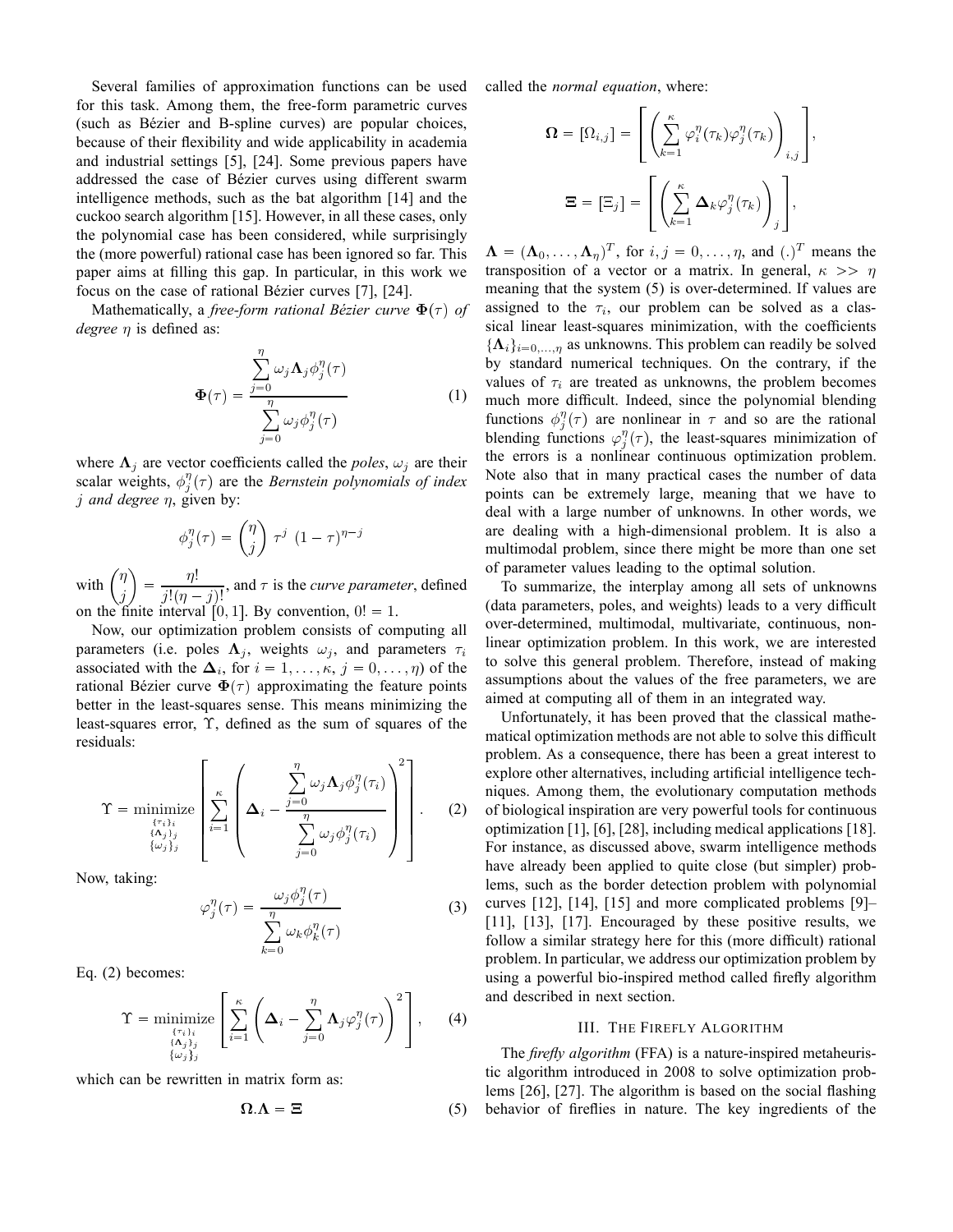method are the variation of light intensity and formulation of attractiveness. In general, the attractiveness of an individual is assumed to be proportional to their brightness, associated with the objective function of the given optimization problem.

#### *A. Basic rules*

In the firefly algorithm, there are three particular idealized rules, which are based on some of the major flashing characteristics of real fireflies [26]. They are:

- 1) all fireflies are unisex, so that one firefly will be attracted to other fireflies regardless of their sex;
- 2) The degree of attractiveness of a firefly is proportional to its brightness, which decreases as the distance from the other firefly increases due to the fact that the air absorbs light. For any two flashing fireflies, the less brighter one will move towards the brighter one. If there is not a brighter or more attractive firefly than a particular one, it will then move randomly;
- 3) The brightness or light intensity of a firefly is determined by the value of the objective function of a given problem. For instance, for maximization problems, the light intensity can simply be proportional to the value of the objective function.

The distance between any two fireflies  $i$  and  $j$ , at positions  $s_i$  and  $s_j$  at time instance t, respectively, can be defined as a Cartesian or Euclidean distance as follows:

$$
r_{ij}^t = ||\mathbf{s}_i^t - \mathbf{s}_j^t|| = \sqrt{\sum_{k=1}^d (s_{i,k}^t - s_{j,k}^t)^2}
$$
 (6)

where  $s_{i,k}^t$  is the k-th component of the spatial coordinate  $s_i^t$ of the *i*-th firefly and  $d$  is the number of dimensions.

In the firefly algorithm, as attractiveness function of a firefly  $j$  one should select any monotonically decreasing function of the distance to the chosen firefly, e.g., the exponential function:

$$
\beta = \beta_0 e^{-\gamma (r_{ij}^t)^2} \tag{7}
$$

where  $r_{ij}^t$  is the distance defined as in Eq. (6),  $\beta_0$  is the initial attractiveness at  $t = 0$ , and  $\gamma$  is an absorption coefficient at the source that controls the decrease of the light intensity.

The movement of a firefly i at time  $t + 1$  which is attracted by a more attractive (i.e., brighter) firefly  $j$  is governed by the following evolution equation:

$$
\mathbf{s}_{i}^{t+1} = \mathbf{s}_{i}^{t} + \beta_0 e^{-\gamma (r_{ij}^t)^2} (\mathbf{s}_{j}^t - \mathbf{s}_{i}^t) + \alpha \left(\sigma - \frac{1}{2}\right)
$$
 (8)

where the first term on the right-hand side is the current position of the firefly, the second term is used for considering the attractiveness of the firefly to light intensity seen by adjacent fireflies, and the third term is used for the random movement of a firefly in case there are not any brighter ones. The coefficient  $\alpha$  is a randomization parameter determined by the problem of interest, while  $\sigma$  is a random number uniformly distributed on the interval  $\lceil 0, 1 \rceil$ .

From Eq. (8), the firefly algorithm is driven by three parameters: the randomization parameter  $\alpha$ , the attractiveness

| <b>Require:</b> (Initial Parameters)                                                    |
|-----------------------------------------------------------------------------------------|
| Population size: $N_{\mathcal{P}}$                                                      |
| Maximum number of iterations: $T_{max}$                                                 |
| Randomization parameter: $\alpha^0$                                                     |
| Initial attractiveness: $\beta^0$ // for eq. (7)                                        |
| Absorption coefficient: $\gamma$                                                        |
| Dimension of the problem: $d$                                                           |
| Fitness function: $\varphi(s)$                                                          |
| 1: $t \leftarrow 0$                                                                     |
| 2. Initialize the firefly population $\mathcal{P}^0 = \{s_i^0\}_{i=1,,N_{\mathcal{P}}}$ |
| 3: while $t < T_{max}$ do                                                               |
| Generate $\alpha^t \leftarrow AlphaNew()$<br>4:                                         |
| 5: Evaluate $\mathbf{s}_i^t \leftarrow EvaluateFFA(\mathcal{P}^t, \varphi)$             |
| 6: Sort the $s_i^t$ according to $\varphi$                                              |
| 7: $\mathbf{s}^* \leftarrow Best(\mathcal{P}^t)$                                        |
| 8: Compute $s^{t+1}$<br>$\frac{1}{2}$ eqs. (6)-(8)                                      |
| 9: $t \leftarrow t + 1$                                                                 |
| $10:$ end while                                                                         |
| 11: $return s^*$                                                                        |

**Algorithm 1**: Firefly algorithm pseudocode

β and the absorption coefficient γ. Depending on their values, the algorithm exhibits two asymptotic behaviors, for  $\gamma \to 0$ and  $\gamma \to \infty$ . In the former case  $\gamma \to 0$ , we have  $\beta = \beta_0$ according to Eq. (7), meaning that the attractiveness is constant throughout the search space. This behavior is a special case of the particle swarm optimization (PSO) method, in particular, the accelerated particle swarm optimization if we replace  $s_i$ by s<sup>\*</sup>. In the later case  $\gamma \to \infty$ , the second term in Eq. (8) vanishes and the algorithm becomes essentially a random walk, kind of a parallel version of simulated annealing (SA). This behavior also happens for  $\beta_0 = 0$  regardless of the value of  $\gamma$ . Furthermore, if we set  $\gamma = 0$  and  $\beta_0 = 1$ , the algorithm becomes a simplified version of differential evolution (DE) without mutation with the crossover rate controlled by  $\beta_0$ . This means that the firefly algorithm includes PSO, SA, and DE as particular cases, and therefore, have all the advantages of these three algorithms. This is one of the main reasons to explain why we choose the firefly algorithm in this paper.

# *B. The pseudocode*

Algorithm 1 shows the pseudocode of the original firefly algorithm. The firefly algorithm considers an initial population  $\overline{P}^0$  of  $N_{\mathcal{P}}$  individuals  $\{s_i^0\}_{i=1,\dots,N_{\mathcal{P}}}$  initialized randomly. This population size is maintained along the iterations. The firefly search is performed within the **while** loop (lines 3-10 in Algorithm I), where the following steps are carried out: firstly, the function  $AlphaNew()$  modifies the value of parameter  $\alpha$ (line 4), although this step is optional in the algorithm, and a constant value can be considered instead. Then, the function *EvaluateFFA* evaluates the quality of the solution (line 5). All solutions at time  $t$  are sorted according to the fitness function (line 6) and the best value is selected and assigned to the global best s<sup>\*</sup> (line 7). The new positions are computed according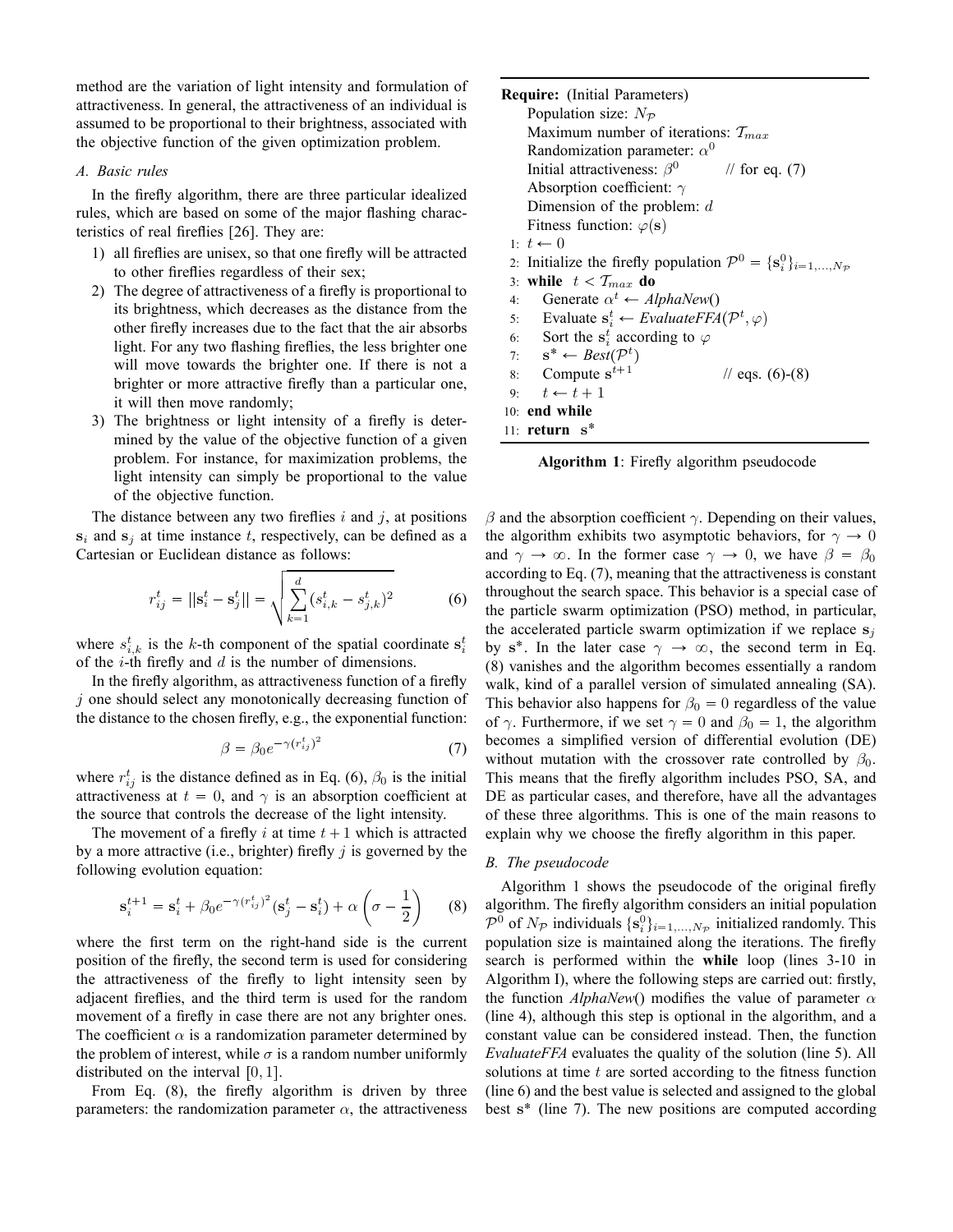to the Eqs. (6)-(8), where the fireflies move towards the more attractive individuals of the swarm (line 8). The process is repeated iteratively until the maximum number of iterations is reached. Finally, the best individual at final iteration is selected as the solution of the optimization problem (line 11).

#### IV. PROPOSED METHODOLOGY

#### *A. Our Method*

Our method consists of applying the firefly algorithm described in previous section to the border detection problem described in Sect. II. Solving this optimization problem requires to define some important issues. Firstly, we need an adequate representation of the problem. Each individual (firefly), representing a potential solution, corresponds to a vector of the form:  $S_i^g = {\mathcal{P}_i^g, \mathcal{W}_i^g}$ ,  $(i = 1, ..., N_{\mathcal{P}})$  with  $\mathcal{P}_{i}^{g} = \{\tau_{i,1}^{g}, \ldots, \tau_{i,\kappa}^{g}\}\in [0,1]^{\kappa}$ , where the  $\{\tau_{i,j}^{g}\}_{j=1,\ldots,\kappa}$  are strictly increasing parameters, and  $\mathcal{W}_i^g = \{\omega_{i,0}^{g'}$ , ...,  $\omega_{i,\eta}^g\} \in$  $[\omega_{min}, \omega_{max}]^{\eta+1}$ , and the superscript g denotes the generation index. The parametric vectors  $\mathcal{P}_i^0$ ,  $\mathcal{W}_i^0$  are initialized with random values; then, the elements in  $\mathcal{P}_i^0$  are sorted in increasing order. Secondly, we consider the fitness function described by the error functional in (2). We remark however, that this fitting error does not take into account the number of data points. To overcome this drawback, we also compute the RMSE (root-mean squared error), given by:

$$
RMSE = \sqrt{\frac{\Upsilon}{\kappa}}\tag{9}
$$

Application of our method according to Algorithm 1 yields new fireflies at each generation, representing the new solutions of our optimization problem. The procedure computes the final values of feature point parameters and weights. Then, inserting them into Eq. (3), we apply least-squares minimization to compute the values of  $\{\mathbf{\Lambda}_i\}_{i=0,\dots,\eta}$  according to Eq. (4). The process is performed iteratively for a given number of iterations  $T_{max}$ , until the convergence of the minimization of the error is eventually achieved. The firefly with the best global value for our fitness function is taken as the final solution of our problem.

#### *B. Parameter Tuning*

It is well-known that metaheuristic techniques require proper parameter tuning for good performance [6]. Unfortunately, the choice of suitable parameter values is also strongly problem-dependent. Consequently, our choice is mostly based on a large collection of empirical results. These parameters are:

- the population size,  $N_p$ : this value is set up to  $N_p = 100$ fireflies in all examples of this paper. We also tried larger populations of fireflies but found that our results do not change significantly. Since larger populations mean larger computation times with no remarkable improvement, we found this value to be appropriate in our simulations.
- the number of iterations,  $\mathcal{T}_{max}$ . In our simulations, we found that  $T_{max} = 40,000$  is more than enough enough to reach convergence for our examples.
- the initial attractiveness,  $\beta_0$ : some theoretical results suggest that  $\beta_0 = 1$  is a good choice for many optimization problems. We also take this values in this paper, with good results, as it will be discussed in next section.
- the absorption coefficient,  $\gamma$ : it is set up to  $\gamma = 0.5$  in this paper, as this value provides a quick convergence of the algorithm to the optimal solution.
- the potential coefficient,  $\mu$ : although any positive value can be used for this parameter, the light intensity varies according to the inverse square law. Therefore, we choose  $\mu = 2$  accordingly.
- the randomization parameter,  $\alpha$ . This parameter varies on the interval  $[0, 1]$ , and allow us to determine the degree of randomization introduced in the algorithm. This stochastic component is necessary in order to allow new solutions appear and avoid to getting stuck in a local minimum. However, larger values introduces large perturbations on the evolution of the firefly and, therefore, delay convergence to the global optima. Consequently, it is advisable to select values in between. In this work, we take  $\alpha = 0.5$ .

After the selection of those parameters, the firefly algorithm is executed for the prescribed number of iterations. The firefly with the best (i.e., minimum) fitness value is selected as the best solution to the problem.

## *C. Implementation Details*

Regarding the implementation, our computational work has been performed on a personal PC with a 3.4 GHz Intel Core i7 processor and 16 GB of RAM. The source code has been implemented by the authors in the programming language of the popular numerical program *Matlab*, version 2018b.

#### V. EXPERIMENTAL RESULTS

#### *A. Benchmark and Results*

Our method has been applied to several examples of skin lesion images obtained from a digital image repository publicly available for research purposes. In this paper we analyze only two of them (labelled as *Example I* and *Example II*) because of limitations of space. They correspond to two medical images of melanomas, displayed in the (top-left) pictures of Figs. 1 and 2, respectively. From the images, a collection of 75 and 127 feature points respectively have been selected by a specialist and joined with a polyline. The medical images along with the feature points connected with the polylines are displayed in the (top-right) pictures of Figs. 1 and 2. We applied our method to these examples by using rational Bézier curves of different degrees, and selecting those minimizing the least-squares functional in Eq. (2). The best fitting rational Bézier curves obtained with our method are displayed as blue solid lines in the (bottom-left) pictures of Figs. 1 and 2, respectively. The pictures also display the original and the reconstructed feature points as empty red circles and blue stars, respectively. Finally, the convergence diagram of the RMSE given by Eq. (9) over the generations is shown in the (bottomright) pictures of both figures.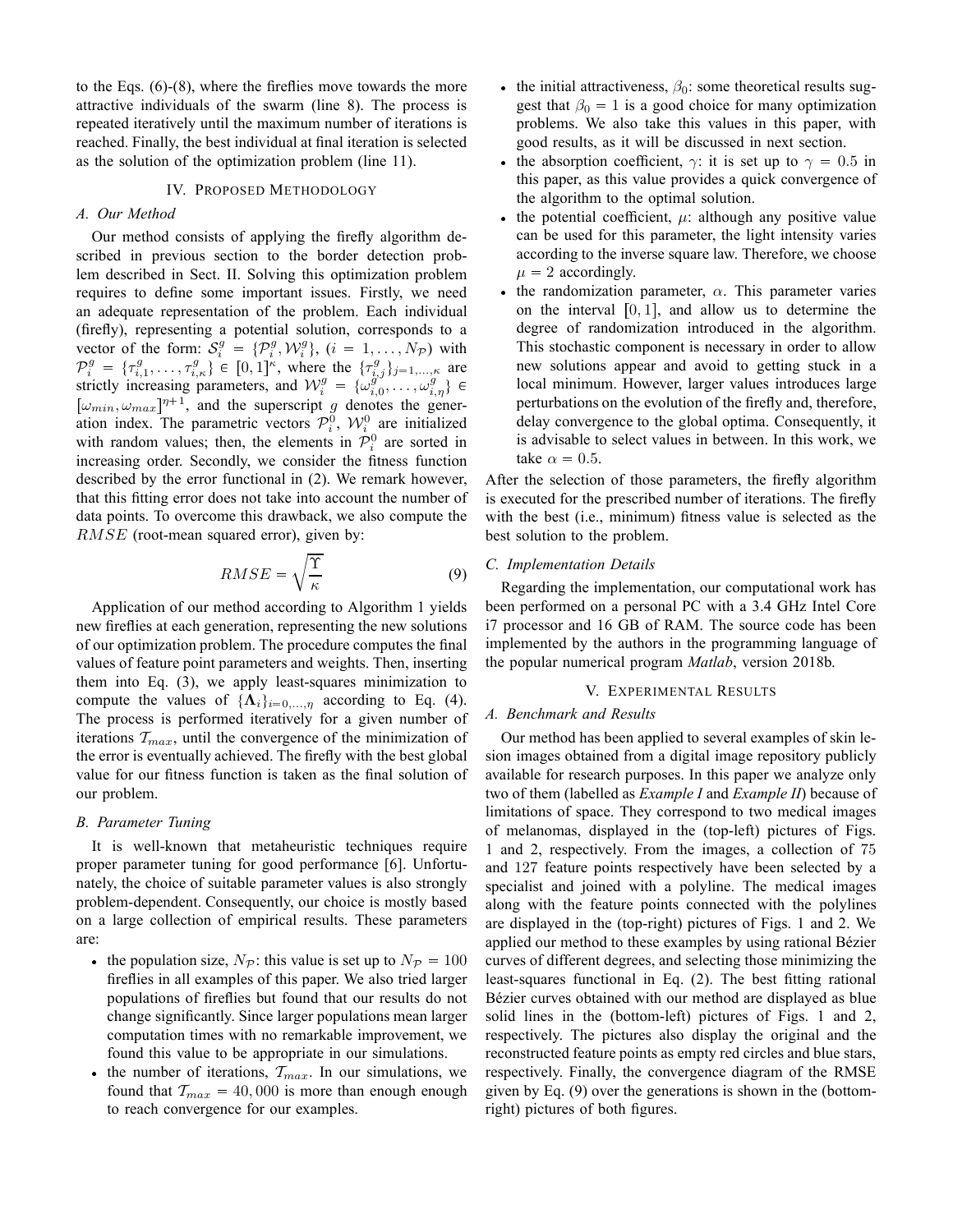

Fig. 1. Example I: (top-left) original melanoma image; (top-right) melanoma image and polyline connecting the feature points; (bottom-left) original and reconstructed feature points; (bottom-right) convergence diagram.

From the pictures we can see that the method yields a good fitting of the feature points for both examples. This fact is particularly evident in the bottom-left pictures, where the good matching between the original and the reconstructed feature points for both examples is clearly visible. Our visual observations of this good fitting are confirmed by our numerical results, where we obtain an error value of 7.0324 for the first example and 16.2938 for the second one. We also noticed that the approximation is not optimal yet, as expected from an approximation method. In particular, the original data are visually more oscillating than the reconstructed curve in both cases. We remark, however, that a perfect matching (i.e. interpolation) between the original and the reconstructed features points is not actually required for clinical diagnosis at this stage.

# *B. Comparative Analysis*

It is always convenient to perform a comparative analysis of our method with other approaches described in the literature.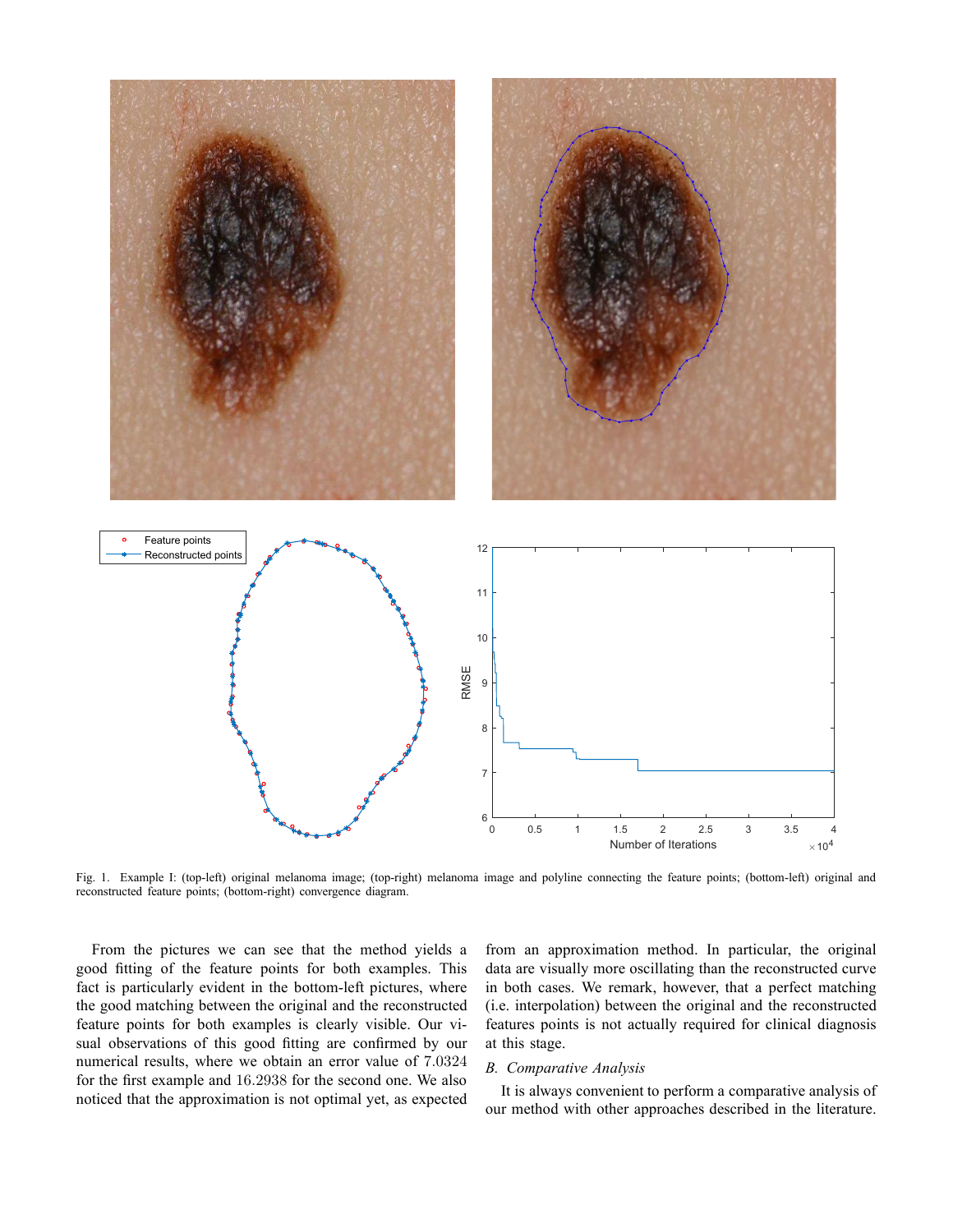

Fig. 2. Example II: (top-left) original melanoma image; (top-right) melanoma image and polyline connecting the feature points; (bottom-left) original and reconstructed feature points; (bottom-right) convergence diagram..

Unfortunately, no previous references addressed this problem with rational curves, so our analysis is based on the comparison with the polynomial case with the firefly algorithm. Table I shows the values of the RMSE obtained with the polynomial approach and our rational approach for the two examples in this paper. For fair comparison, both approaches are addressed with the firefly algorithm for the same parameter configuration, including the number of iterations and the degree of the curve. As shown in the table, the rational approach outperforms the polynomial one for the two examples in this paper. Although the benchmark used here is too small to draw firm conclusions on a general basis, these results have also been validated by other examples from the same digital repository not discussed here because of limitations of space.

# VI. CONCLUSIONS & FUTURE WORK

In this paper, we address the problem of obtaining the border curve of melanomas and other skin lesions from medical images through rational Bézier curves. This is an important task for image segmentation with relevant applications in medical